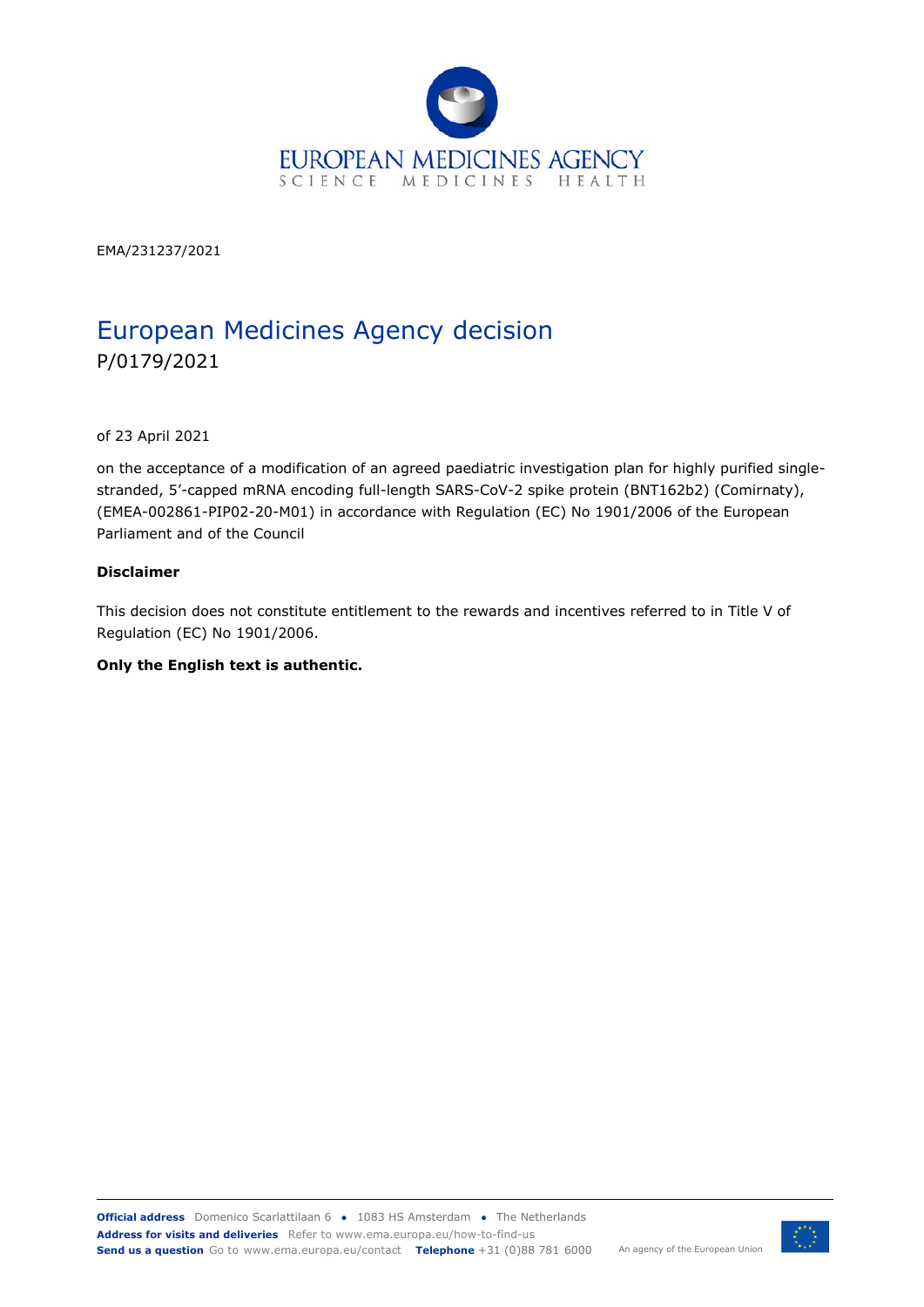# European Medicines Agency decision P/0179/2021

#### of 23 April 2021

on the acceptance of a modification of an agreed paediatric investigation plan for highly purified singlestranded, 5'-capped mRNA encoding full-length SARS-CoV-2 spike protein (BNT162b2) (Comirnaty), (EMEA-002861-PIP02-20-M01) in accordance with Regulation (EC) No 1901/2006 of the European Parliament and of the Council

The European Medicines Agency,

Having regard to the Treaty on the Functioning of the European Union,

Having regard to Regulation (EC) No 1901/2006 of the European Parliament and of the Council of 12 December 2006 on medicinal products for paediatric use and amending Regulation (EEC) No. 1768/92, Directive 2001/20/EC, Directive 2001/83/EC and Regulation (EC) No 726/20041,

Having regard to Regulation (EC) No 726/2004 of the European Parliament and of the Council of 31 March 2004 laying down Community procedures for the authorisation and supervision of medicinal products for human and veterinary use and establishing a European Medicines Agency<sup>2</sup>,

Having regard to the European Medicines Agency's decision P/0480/2020 issued on 27 November 2020,

Having regard to the application submitted by BioNTech Manufacturing GmbH on 25 March 2021 under Article 22 of Regulation (EC) No 1901/2006 proposing changes to the agreed paediatric investigation plan with a deferral,

Having regard to the opinion of the Paediatric Committee of the European Medicines Agency, issued on 9 April 2021, in accordance with Article 22 of Regulation (EC) No 1901/2006,

Having regard to Article 25 of Regulation (EC) No 1901/2006,

Whereas:

- (1) The Paediatric Committee of the European Medicines Agency has given an opinion on the acceptance of changes to the agreed paediatric investigation plan.
- (2) It is therefore appropriate to adopt a decision on the acceptance of changes to the agreed paediatric investigation plan.

<sup>1</sup> OJ L 378, 27.12.2006, p.1. <sup>2</sup> OJ L 136, 30.4.2004, p. 1.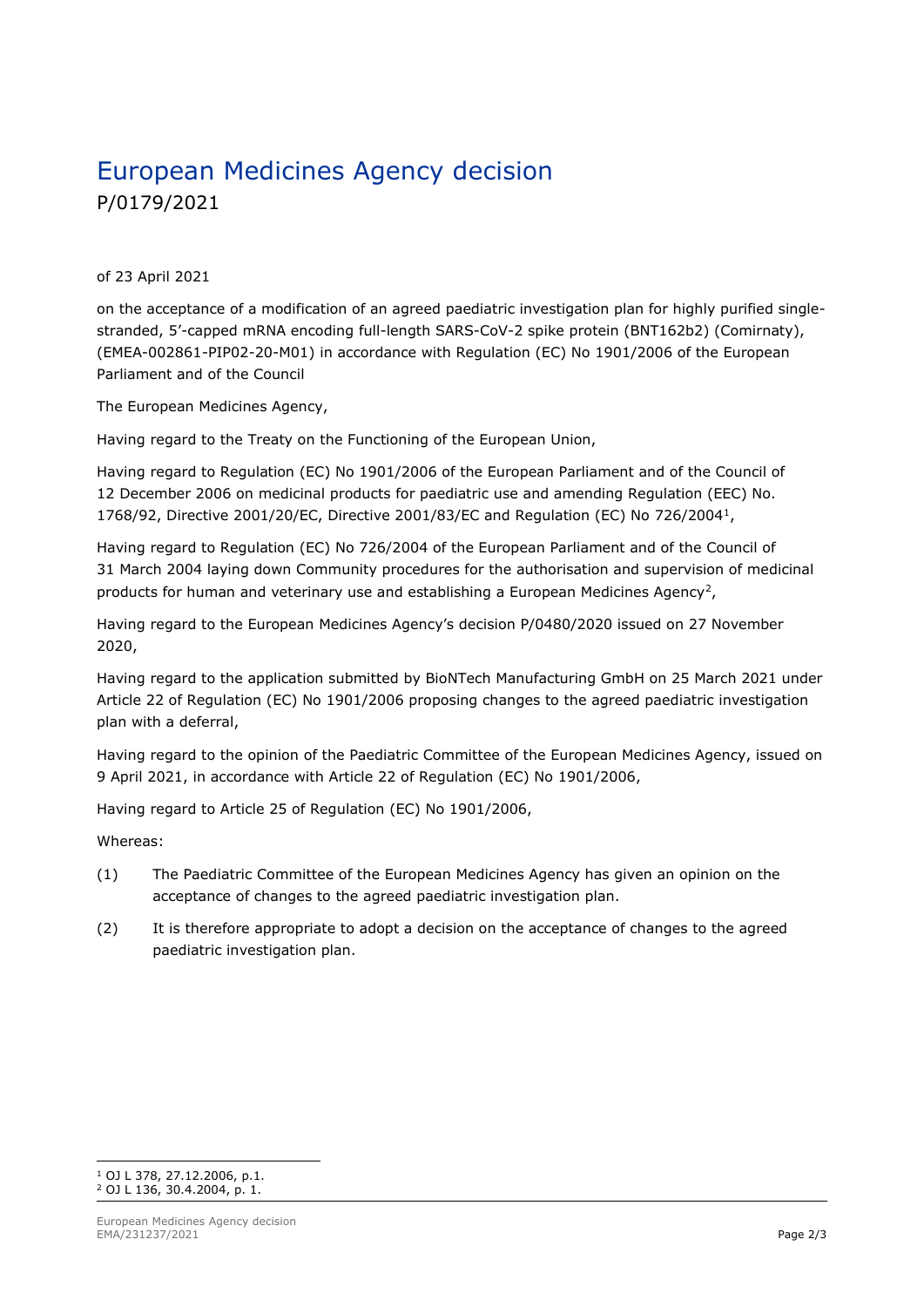Has adopted this decision:

### *Article 1*

Changes to the agreed paediatric investigation plan for highly purified single-stranded, 5'-capped mRNA encoding full-length SARS-CoV-2 spike protein (BNT162b2) (Comirnaty), concentrate for dispersion for injection, intramuscular use, are hereby accepted in the scope set out in the opinion of the Paediatric Committee of the European Medicines Agency annexed hereto, together with its appendices.

### *Article 2*

This decision is addressed to BioNTech Manufacturing GmbH, An der Goldgrube 12, 55131 - Mainz, Germany.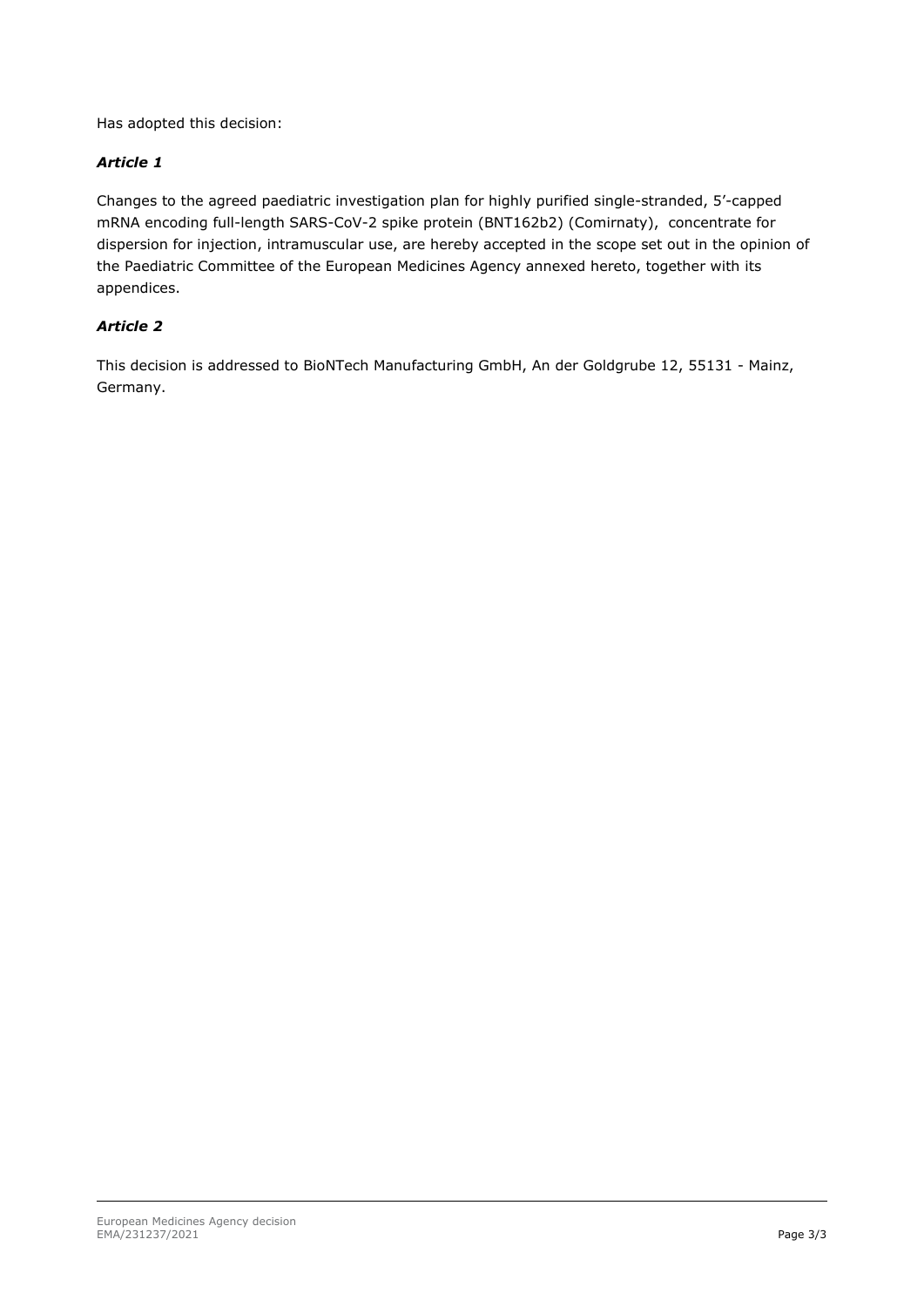

EMA/PDCO/194007/2021 Corr Amsterdam, 9 April 2021

# Opinion of the Paediatric Committee on the acceptance of a modification of an agreed Paediatric Investigation Plan EMEA-002861-PIP02-20-M01

# **Scope of the application**

#### **Active substance(s):**

Highly purified single-stranded, 5'-capped mRNA encoding full-length SARS-CoV-2 spike protein (BNT162b2)

#### **Invented name:**

Comirnaty

#### **Condition(s):**

Prevention of Coronavirus disease 2019 (COVID-19)

#### **Authorised indication(s):**

See Annex II

#### **Pharmaceutical form(s):**

Concentrate for dispersion for injection

#### **Route(s) of administration:**

Intramuscular use

#### **Name/corporate name of the PIP applicant:**

BioNTech Manufacturing GmbH

#### **Information about the authorised medicinal product:**

See Annex II

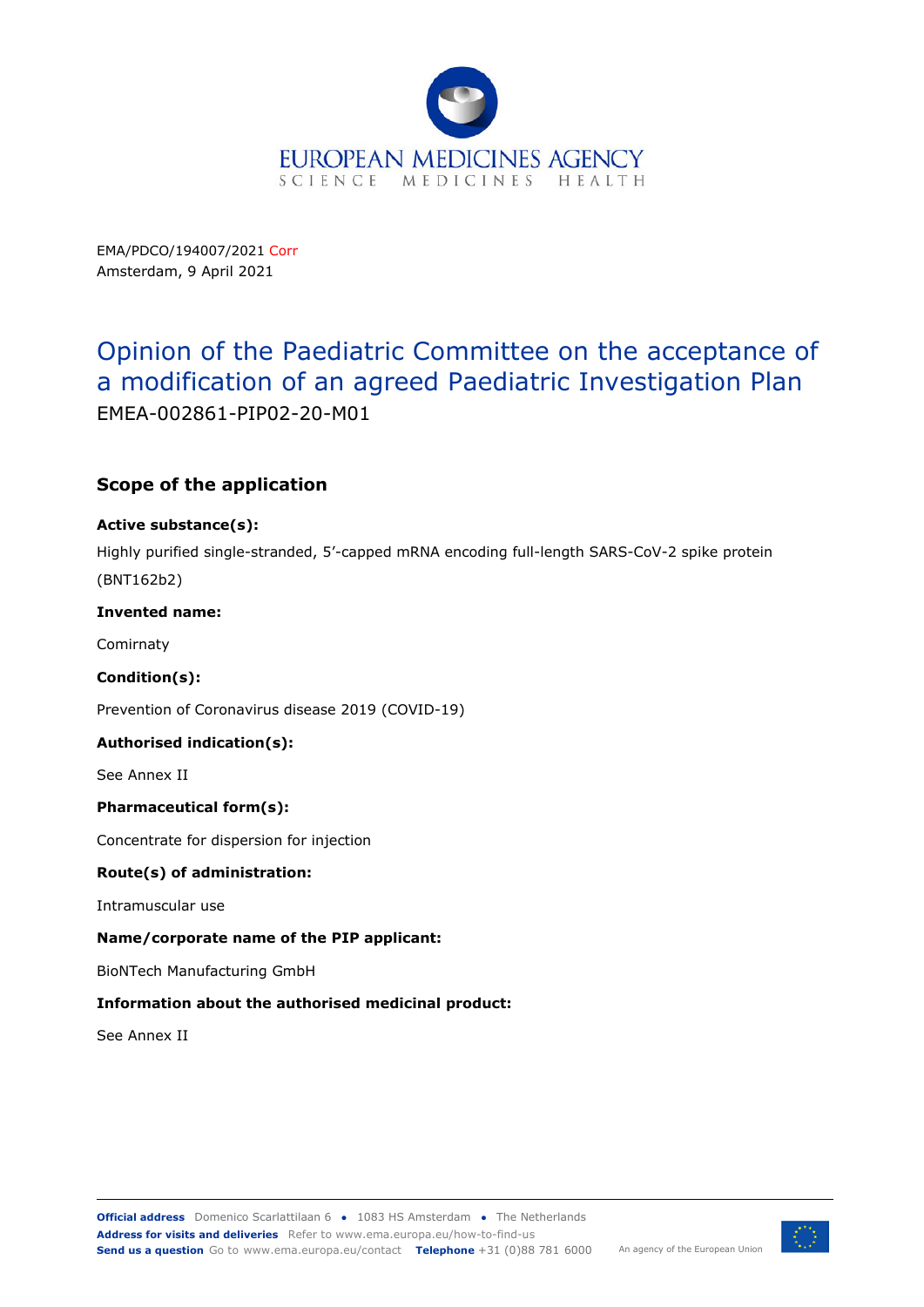## **Basis for opinion**

Pursuant to Article 22 of Regulation (EC) No 1901/2006 as amended, BioNTech Manufacturing GmbH submitted to the European Medicines Agency on 25 March 2021 an application for modification of the agreed paediatric investigation plan with a deferral as set out in the European Medicines Agency's decision P/0480/2020 issued on 27 November 2020.

The application for modification proposed changes to the agreed paediatric investigation plan.

The procedure started on 6 April 2021.

### **Scope of the modification**

Some measures of the Paediatric Investigation Plan have been modified.

### **Opinion**

- 1. The Paediatric Committee, having assessed the application in accordance with Article 22 of Regulation (EC) No 1901/2006 as amended, recommends as set out in the appended summary report:
	- to agree to changes to the paediatric investigation plan in the scope set out in the Annex I of this opinion.

The Norwegian Paediatric Committee member agrees with the above-mentioned recommendation of the Paediatric Committee.

2. The measures and timelines of the paediatric investigation plan are set out in the Annex I.

This opinion is forwarded to the applicant and the Executive Director of the European Medicines Agency, together with its annexes and appendix.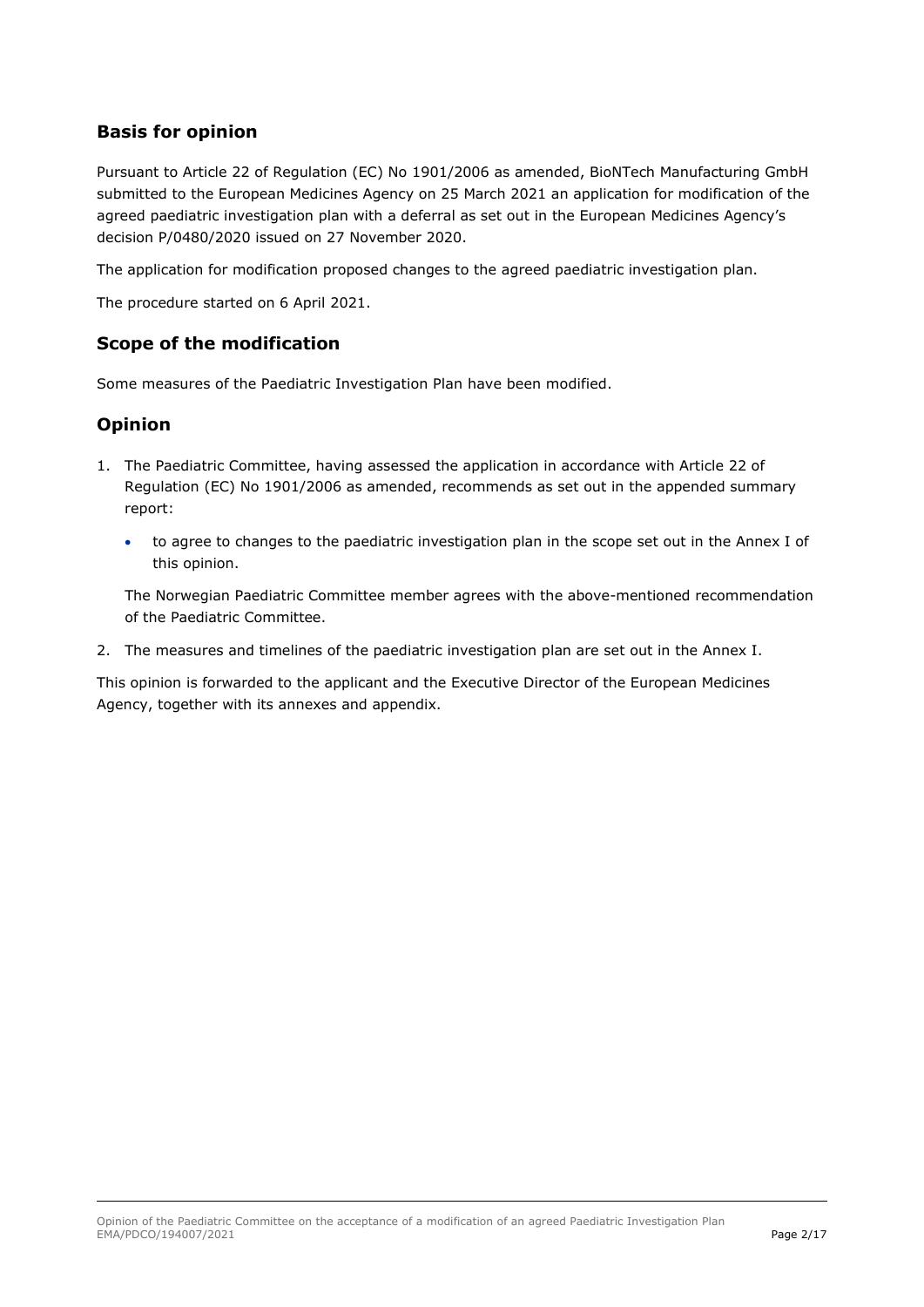# **Annex I**

**The subset(s) of the paediatric population and condition(s) covered by the waiver and the measures and timelines of the agreed paediatric investigation plan (PIP)**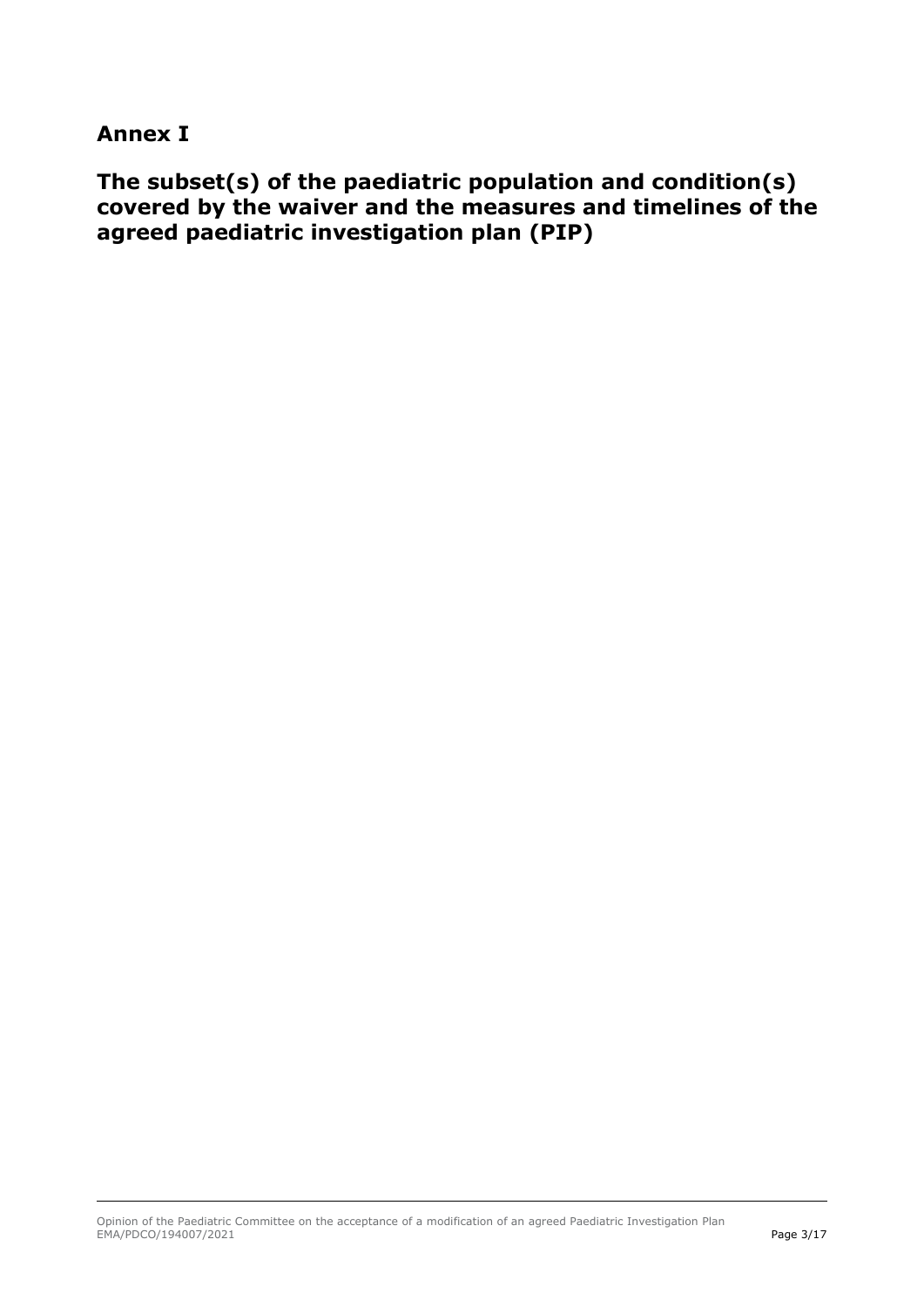# **1. Waiver**

Not applicable

# **2. Paediatric investigation plan**

# *2.1. Condition:*

Prevention of Coronavirus disease 2019 (COVID-19)

# **2.1.1. Indication(s) targeted by the PIP**

Prevention of Coronavirus disease 2019 (COVID-19)

### **2.1.2. Subset(s) of the paediatric population concerned by the paediatric development**

From birth to less than 18 years of age

### **2.1.3. Pharmaceutical form(s)**

Concentrate for solution for injection

## **2.1.4. Measures**

| Area                    | Number of<br>measures | <b>Description</b>                                                                                                                                                                                                                                                                                                                                                                                                                                            |
|-------------------------|-----------------------|---------------------------------------------------------------------------------------------------------------------------------------------------------------------------------------------------------------------------------------------------------------------------------------------------------------------------------------------------------------------------------------------------------------------------------------------------------------|
| Quality-related studies | 0                     | Not applicable                                                                                                                                                                                                                                                                                                                                                                                                                                                |
| Non-clinical studies    | 0                     | Not applicable                                                                                                                                                                                                                                                                                                                                                                                                                                                |
| Clinical studies        | 4                     | Study 1 (C4591001)                                                                                                                                                                                                                                                                                                                                                                                                                                            |
|                         |                       | Double blind dose-finding study of safety, tolerability, and<br>immunogenicity of 2 different SARS-CoV-2 vaccine<br>candidates (adults only) (part 1) and placebo-controlled<br>efficacy, safety and immunogenicity study of highly<br>purified single-stranded, 5'-capped mRNA encoding full-<br>length SARS-CoV-2 spike protein (BNT162b2) in<br>adolescents from 12 years to less than 18 years of age<br>(and adults) (part 2) for prevention of COVID-19 |
|                         |                       | Study 2 (C4591007)                                                                                                                                                                                                                                                                                                                                                                                                                                            |
|                         |                       | Double blind, controlled, dose-finding safety, tolerability,<br>and immunogenicity study of BNT162b2 in children and<br>adolescents from 6 months to less than 12 years of age<br>for prevention of COVID-19                                                                                                                                                                                                                                                  |
|                         |                       | Study 3                                                                                                                                                                                                                                                                                                                                                                                                                                                       |
|                         |                       | Open, controlled, dose-finding, safety and<br>immunogenicity study of BNT162b2 in children from birth<br>to less than 6 months of age for prevention of COVID-19                                                                                                                                                                                                                                                                                              |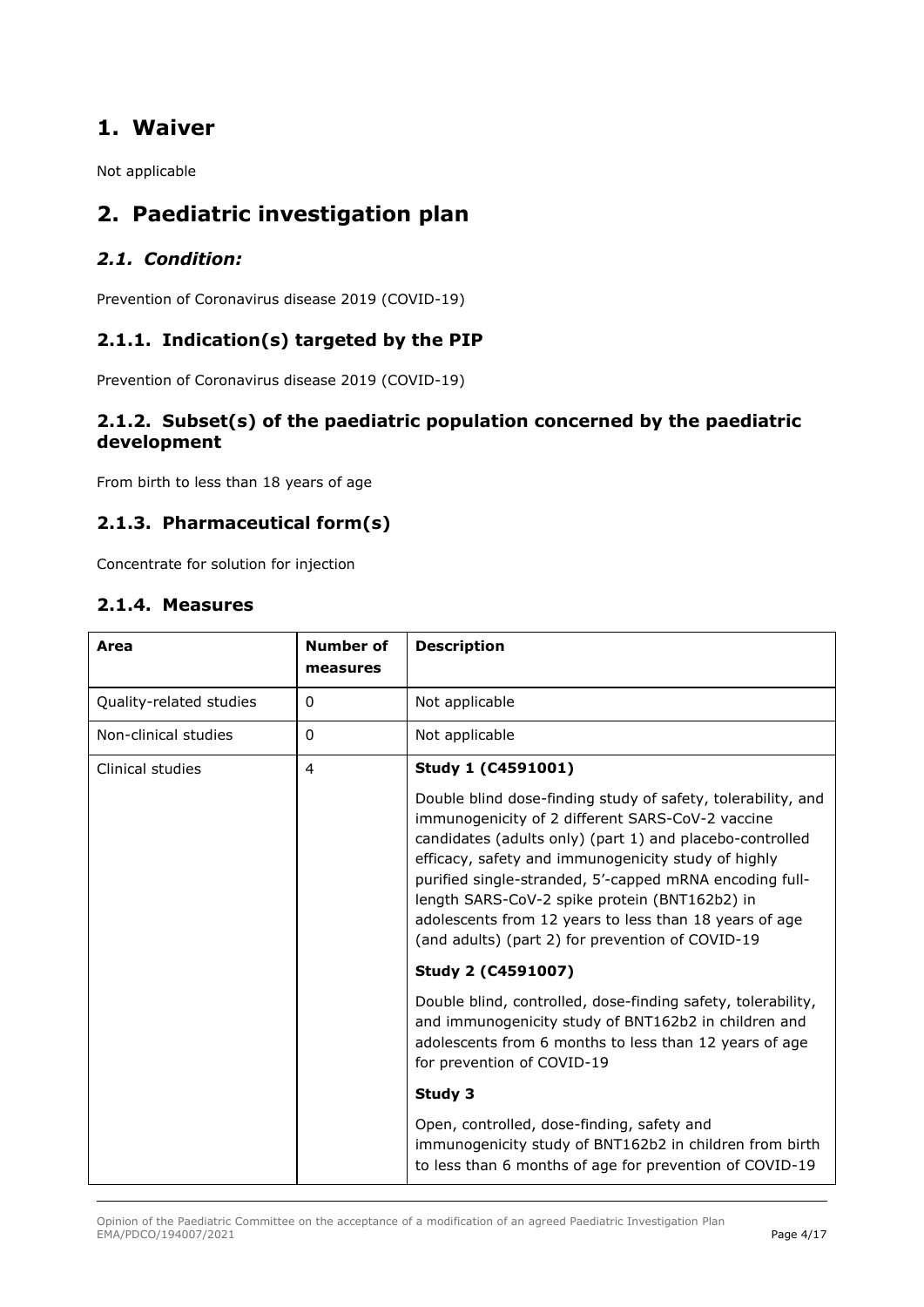|                                                    |   | Study 4                                                                                                                                                                         |  |
|----------------------------------------------------|---|---------------------------------------------------------------------------------------------------------------------------------------------------------------------------------|--|
|                                                    |   | Open label, uncontrolled, safety and immunogenicity<br>study of BNT162b2 in immunocompromised children from<br>birth to less than 18 years of age for prevention of<br>COVID-19 |  |
| Extrapolation, modelling<br>and simulation studies | 0 | Not applicable                                                                                                                                                                  |  |
| Other studies                                      | 0 | Not applicable                                                                                                                                                                  |  |
| Other measures                                     | 0 | Not applicable                                                                                                                                                                  |  |

# **3. Follow-up, completion and deferral of PIP**

| Concerns on potential long-term safety/efficacy issues in relation to paediatric use: | No           |
|---------------------------------------------------------------------------------------|--------------|
| Date of completion of the paediatric investigation plan:                              | By July 2024 |
| Deferral for one or more measures contained in the paediatric investigation plan:     | Yes          |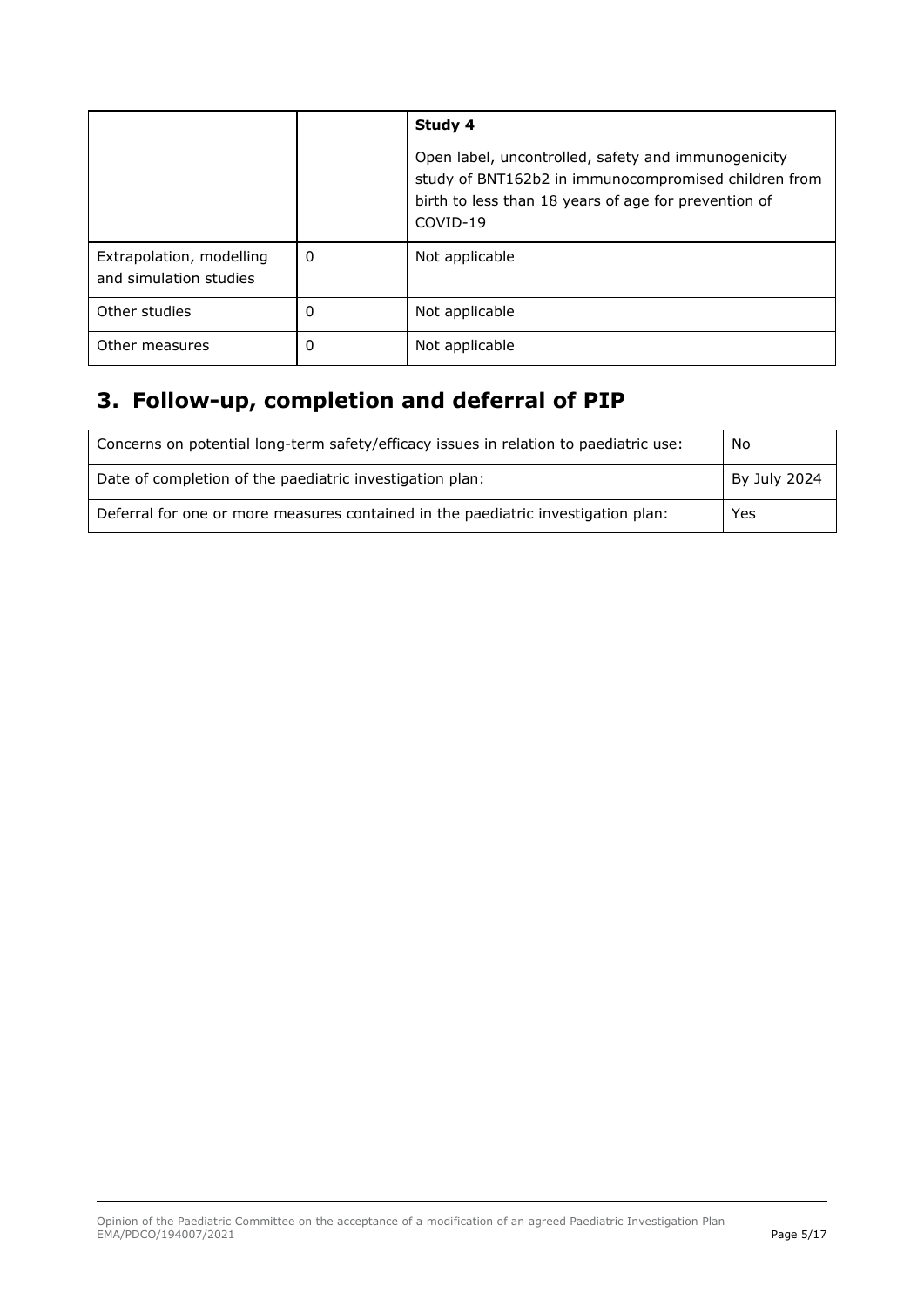# **Annex II**

# **Information about the authorised medicinal product**